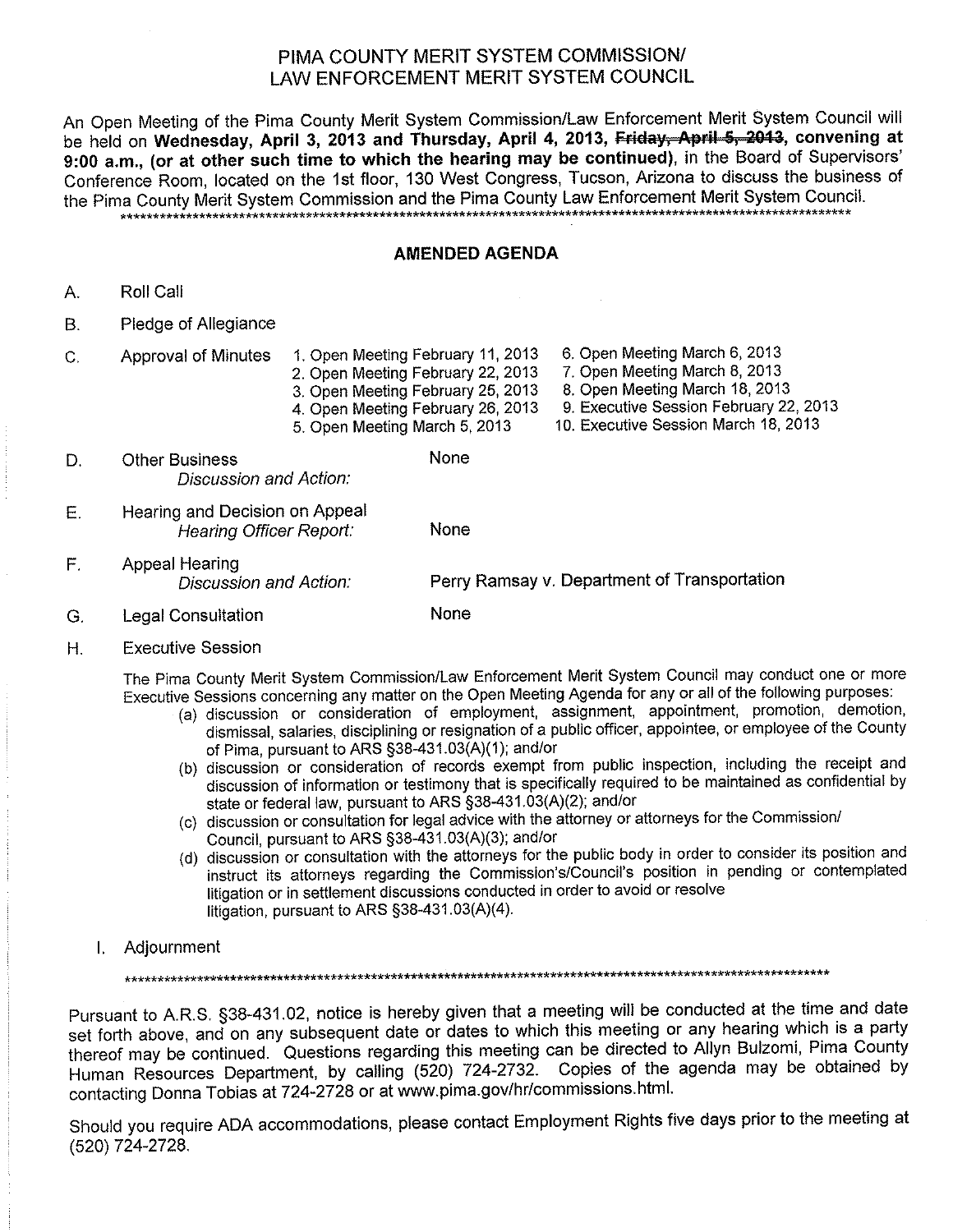

# **PIMA COUNTY HUMAN RESOURCES 150 WEST CONGRESS** TUCSON, ARIZONA 85701 (520) 724-2728

## **NOTICE OF CANCELLATION**

## PIMA COUNTY MERIT SYSTEM COMMISSION/ **LAW ENFORCEMENT MERIT SYSTEM COUNCIL**

#### APRIL 5, 2013 MEETING

Notice is hereby given to the general public that the Pima County Merit System Commission/Law Enforcement Merit System Council meeting scheduled for April 5, 2013 has been CANCELLED.

Questions regarding the cancellation of this meeting can be directed to Wendy Petersen, Pima County Human Resources Department, 724-2733. Copies of the agenda may be obtained by contacting Donna Tobias at 724-2728.

Dated this 26<sup>th</sup> day of March 2013. **frative Support Services Manager** Wendy Peter Pima County Human Resources Department

Copies posted: County Administration Building 1<sup>st</sup> and 5<sup>th</sup> Floors, "A" and "B" Levels